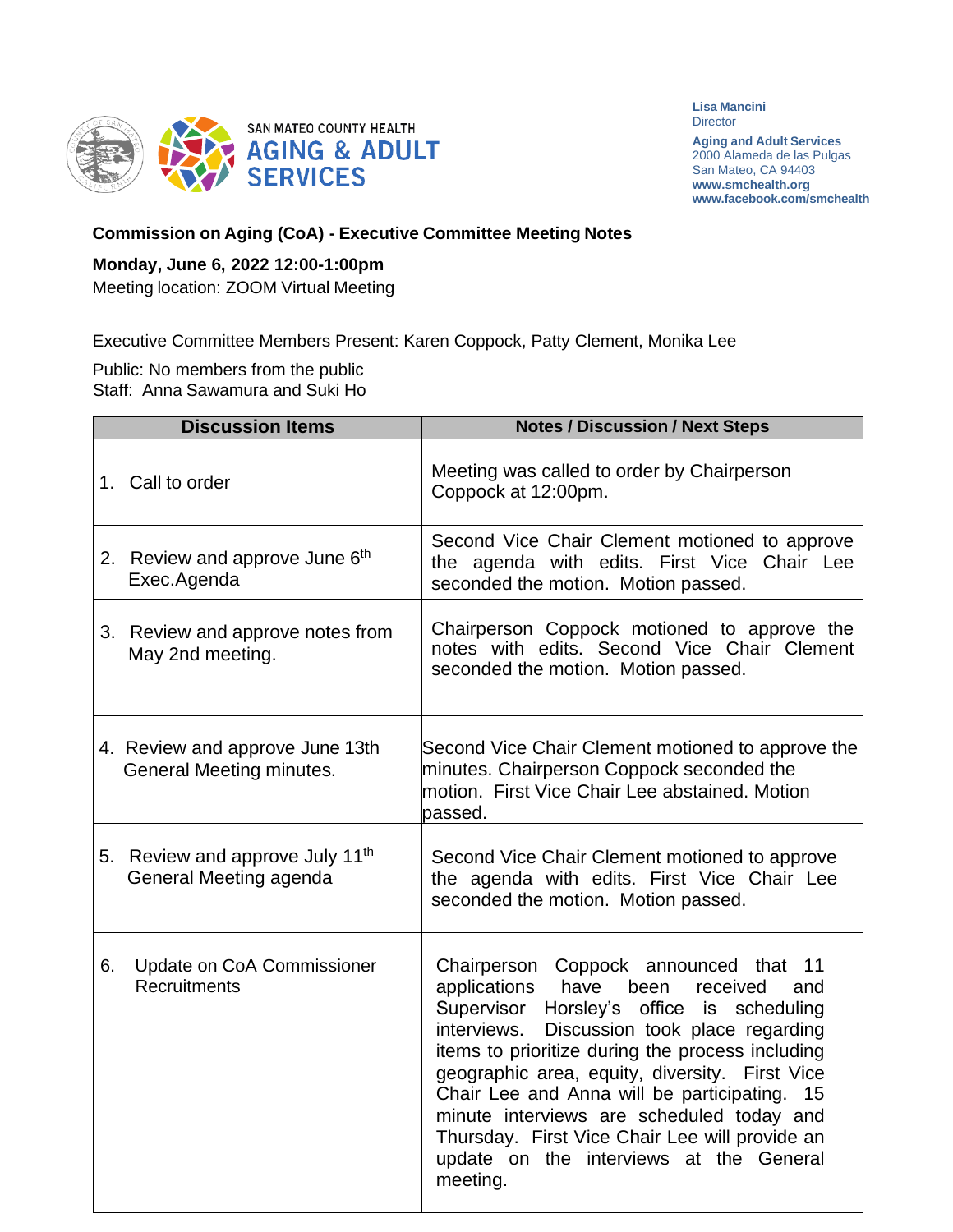|                                       | FYI: Commissioners Agasid, Batara, Hastie<br>and Kilroe's vacancies                                                                                                                                                                                                                                                                                                                                                                                                                                                                                                                                                  |
|---------------------------------------|----------------------------------------------------------------------------------------------------------------------------------------------------------------------------------------------------------------------------------------------------------------------------------------------------------------------------------------------------------------------------------------------------------------------------------------------------------------------------------------------------------------------------------------------------------------------------------------------------------------------|
| 7. Discussion on Committee Work Plans | MISO will be continuing on their current work<br>plans and will be keeping their name.<br>(Resource Access<br>and<br>RAI<br>Inclusion)<br>Committee has established goals and will be<br>working on work plans.<br>Transportation is finalizing their work plans.<br>They have changed their name to the<br>Transportation and Aging in Community<br>Committee (TAiCC).<br>Committees will be asked to submit work plans<br>in July.                                                                                                                                                                                 |
| 8. Review Committee Notes             | Committee reviewed the notes provided. RAI<br>Committee is requesting opportunity to provide<br>input on what is included on the website. They<br>would like to present recommendations to the<br>Exec Committee in the following months to work<br>County<br>staff<br>with<br>the<br>to<br>implement<br>changes/additions that will provide the public<br>with better information on the work being done<br>by CoA. Anna announced that the County is<br>working on improving the sites for all<br>Commissions and<br>the location of where<br>information can be found. More information to<br>follow as received. |
| 9. Measure K Funding Discussion       | Discussion took place regarding the Measure K<br>spreadsheet sent to Executive Committee from<br>Commissioner Giannini. First Vice Chair Lee will<br>look into this and connect with Commissioner<br>Giannini. The Committee felt this is a big project<br>as efforts have been made in the past to better<br>understand how County allocations are made and<br>the Measure K funds do not reflect all the funds<br>for older adults and adults with disabilities.                                                                                                                                                   |
| 10. Announcements                     | Anna introduced Suki Ho who has joined the CPSU team<br>as Program Coordinator. This is a new position. Suki will<br>be working closely with Anna to provide administrative<br>support and to work on projects and assignments with our<br>OAA funded providers.<br>Due to the Fourth of July holiday, the next Executive<br>Meeting will be held on Monday, June 27 <sup>th</sup> from 12:00-<br>1:00 <sub>pm</sub>                                                                                                                                                                                                 |
| 11. Adjourn                           | Meeting adjourned at 12:50pm.                                                                                                                                                                                                                                                                                                                                                                                                                                                                                                                                                                                        |